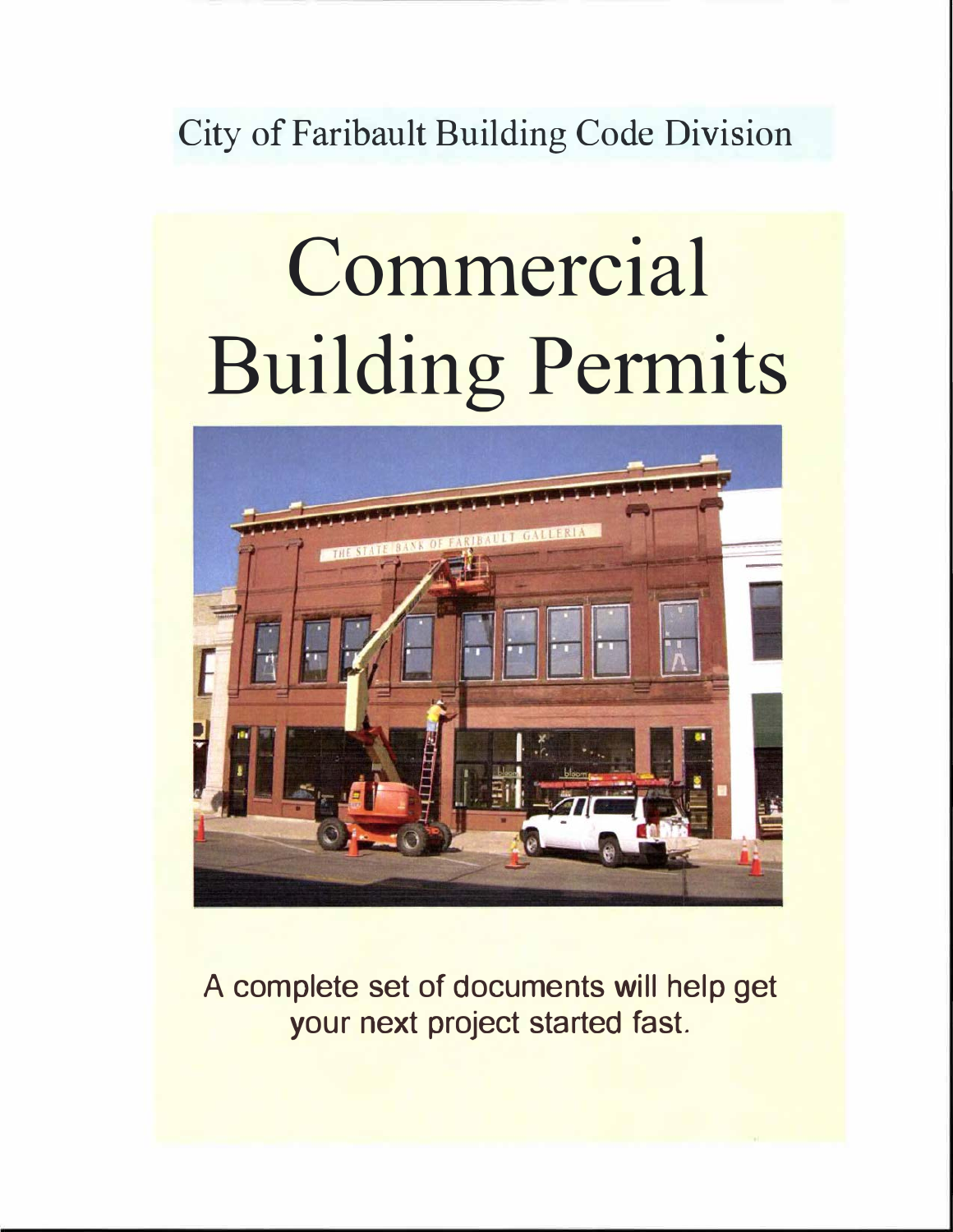

#### **Submittal Requirements for Commercial Building Permits**

#### **Submittal Documents**

- ✓ One **(1)** set of construction documents and (1) set a PDF copy (i.e. architectural/structural, plumbing, mechanical, and electrical drawings.
- ✓ All drawings must be signed and sealed by the Architect and/or Engineer of Record, unless otherwise approved by the Building Official.
- ✓ Drawings shall be complete and include all disciplines with sufficient clarity to define the scope of work. These documents shall be submitted as a package (i.e. architectural, structural, mechanical, plumbing, and electrical)
- ✓ Plumbing Plans are submitted by the plumbing contractor's Engineer to the State of Minnesota Plumbing Division for approval.
- Name and address of the person and/or firm responsible for the design of the drawings shall be printed on the drawings.
- Project address and suite, floor, space, unit and/or building number shall be printed on the drawings as well as on the permit.
- $\checkmark$  Complete floor plan showing the tenant finish or tenant remodel area; existing tenant spaces and tenant separation walls, existing and new exit doors, wall types, hardware schedule, etc.
- $\checkmark$  Show a key plan of the entire floor, to scale, showing all tenant spaces and the overall exit egress system.
- Statement of Valuation including total valuations for construction, mechanical/plumbing, electrical, etc.
- ✓ Code Analysis and Summary. See website at <www.faribault.org>for specifics.
- ✓ Sprinkler and Fire Detection System drawings shall be submitted to the City of Faribault for review and approval prior to installation of devices.

2012 International Building Code 2012 International Residential Code 2015 Minnesota State Building Code 2015 Minnesota Mechanical Code 2006 International Fire Code

#### **Types of Permits**

- **□ Variance Permit**  - Application Fee - Planning and Zoning
- **o Conditional Use Permit**  - Application Fee - Planning and Zoning
- **□ Street Opening Permit**  - Permit Fee - Engineering Department
- **o Grading Permit Application**  - Permit Fee - Engineering Department

#### **□ Building Permit**

- Based on total valuation of project
	- Building Plan Review - Based on 65% of valuation
	- Water Accessibility Charge
	- Sewer Accessibility Charge
	- **Water Meter Charge** \* Based on size
	- Parkland Dedication Fee
	- State Surcharge - 2% of valuation

#### **□ Plumbing Permit**

- Based on flat fee plus \$5 per fixture

- Plumbing Permit must be obtained by a à. plumbing contractor licensed by the State of Minnesota. A City of Faribault license is also required.
- Plumbing Plan approved by the State of MN Plumbing Division.
- **□ Mechanical Systems Permit**  - Based on total mechanical valuation
- **□ Automatic Sprinkler Permit**  - Based on .015 x valuation of sprinkler project
- o **Demolition Permit**  For removal of existing structures

**Permit charges can be calculated before submittals when requested.** 

> 2012 Minnesota State Plumbing Code 4715 2015 International Fuel and Gas Code 2015 Minnesota State Energy Code 2014 Nationa! Electrical Code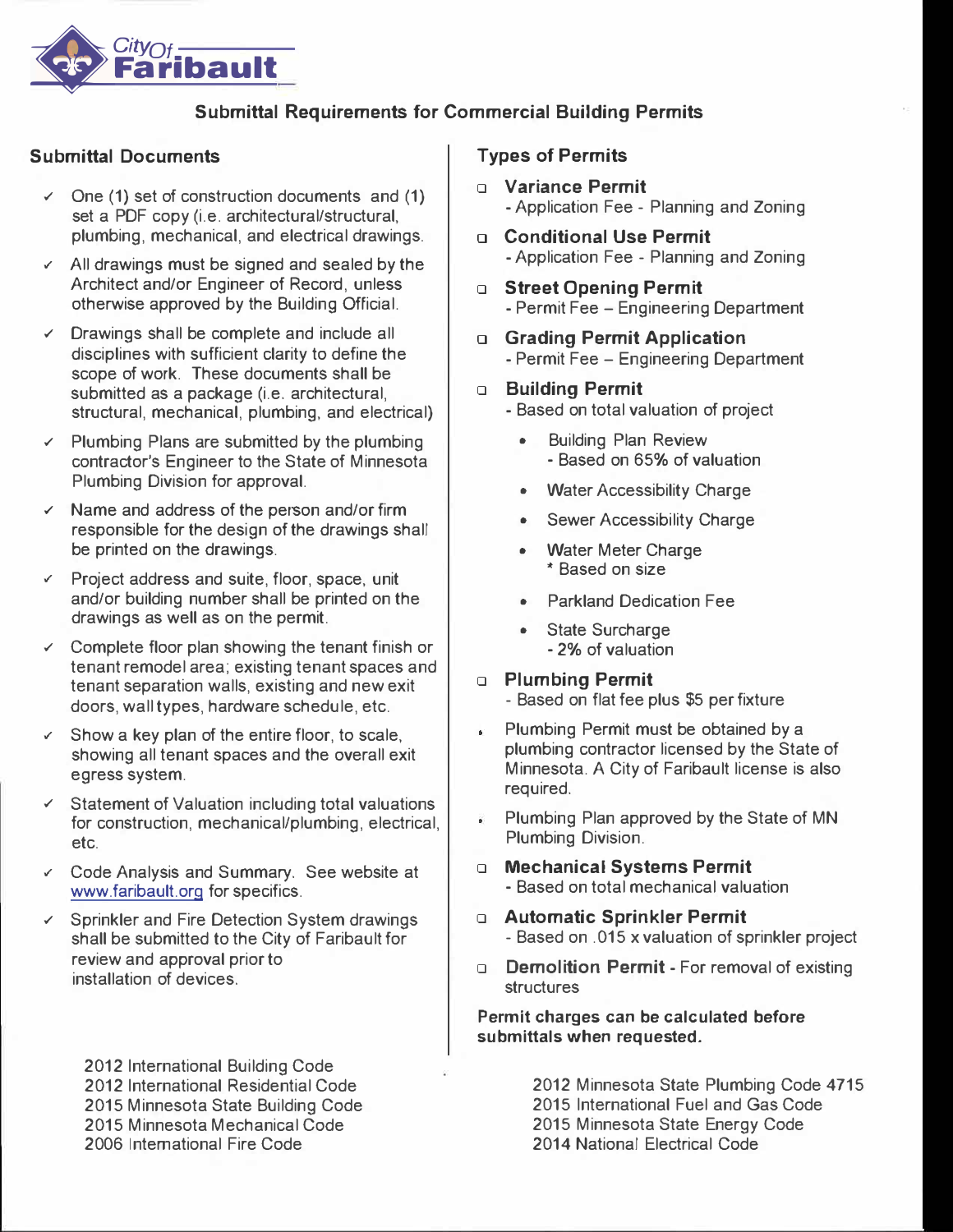## **Building Code Division**



**Building Inspector** Schedule Inspections (507) 333-0387

### **REQUIRED INSPECTIONS:**

The following inspections shall be obtained during the construction of the building. It is the responsibility of the party doing the work to make arrangements with the building department for inspections (MR 1300.0120):

#### **1. Footing Inspection**

Prior to the placement of any concrete, footings must be formed on both sides and have any required reinforcement secured in place.

#### 2. **Framing Inspection**

To be made after the roof, interior partitions, fire blocking and bracing are in place and all rough plumbing, heating and electrical work has been completed.

#### 3. **Electrical Inspection: A SEPARATE PERMIT IS REQUIRED.**

Call Brian Grey, State Electrical Inspector, at 507-333-0356 between the hours of7:00-8:30 a.m.

#### **4. Insulation Inspection**

Insulation and vapor barrier are in place prior to the installation of the wall covering.

#### 5. **Gypsum Board (Sheetrock) Inspection**

To be made after all material, interior or exterior are in place but before any plastering is applied or gypsum board joints and fasteners are taped and finished.

#### **6. Plumbing Inspection**

Underground plumbing pipes must be inspected and air tested before covering with dirt or concrete. Above ground vent and waste pipes must be inspected and air tested before wall covering is applied.

#### 7. **Mechanical Heating System Inspection**

Ducts and pipes used to convey the source of heat throughout the structure must be accessible and exposed.

#### **8. Gas Piping Inspection**

The inspection must be made after gas piping has been installed and before any piping has been covered or concealed. The inspection must include an air pressure test at which time the fuel piping must stand a pressure of not less than 25 pounds for at least 12 hours.

#### **9. Final Inspection**

The final inspection is to be made after finish grading and the building is completed and ready for occupancy.